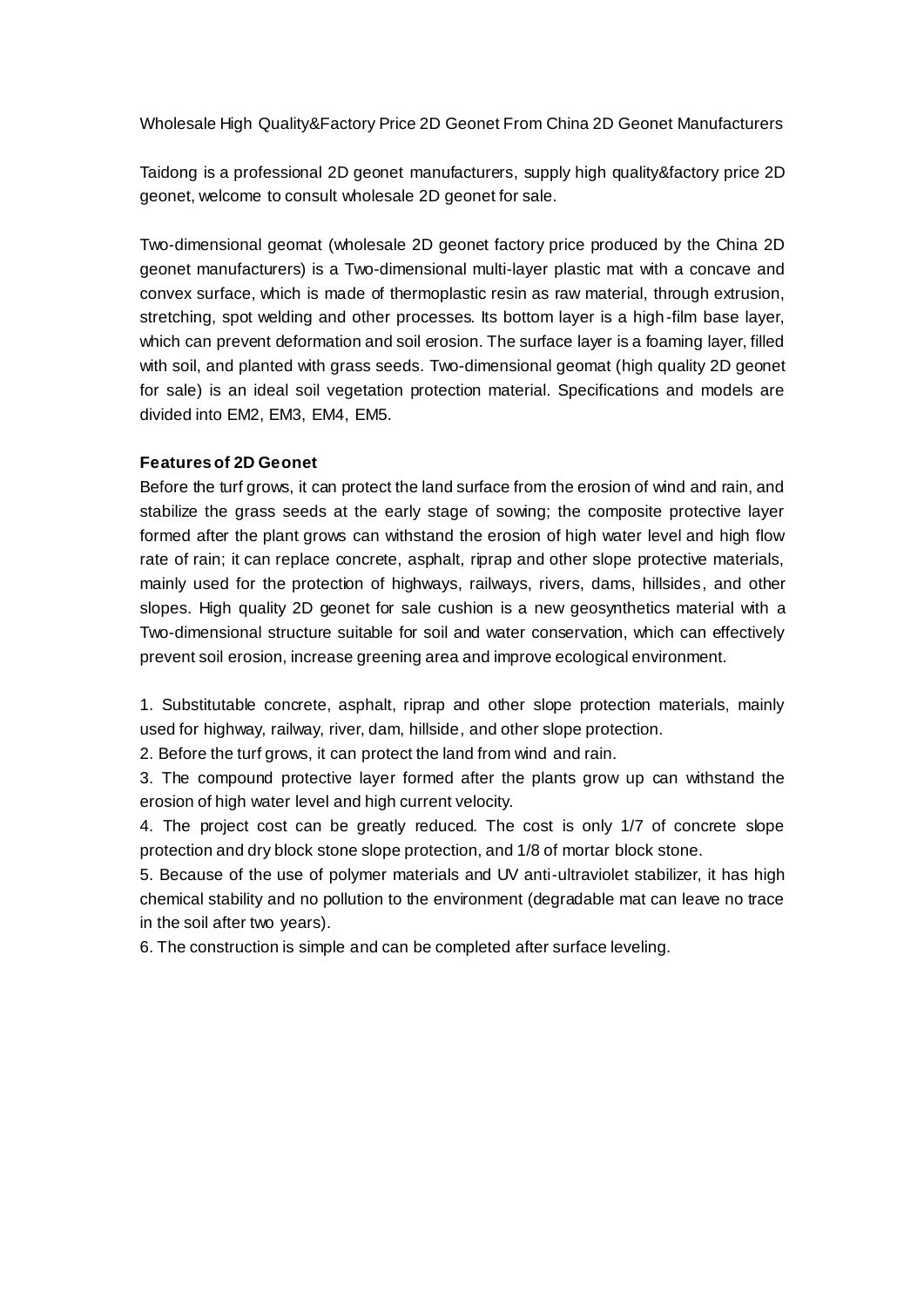

Taidong is a professional China 2D geonet manufacturers, supply high quality&factory price 2D geonet if you want to wholesale high quality&factory price 2D geonet, welcome to consult wholesale 2D geonet for sale.

| <b>Specifications</b>   | EM <sub>2</sub> | EM <sub>3</sub> | EM4 | EM <sub>5</sub> |
|-------------------------|-----------------|-----------------|-----|-----------------|
| Unit area gram          | 220             | 260             | 350 | 430             |
| weight(g/m2) (kN) $\ge$ |                 |                 |     |                 |
| thickness(mm) $\geq$    | 10              | 12              | 14  | 16              |
| Longitudinal Tensile    | 0.8             | 1.4             | 2.0 | 3.2             |
| Strength( $kN$ ) $\geq$ |                 |                 |     |                 |
| Transverse Tensile      | 0.8             | 1.4             | 2.0 | 3.2             |
| Strength( $kN$ ) $\geq$ |                 |                 |     |                 |

## **Features of 2D Geonet**

## **Application of 2D Geonet**

Using and Characteristics of Two-dimensional Geomat (wholesale 2D geonet factory price produced by the China 2D geonet manufacturers)

**1. Slope surface, riverbank and embankment protection:** Protect slope surface from wind, rain and flood erosion. It is beneficial to vegetation growth in the initial stage and can enhance the ability of plant roots to resist soil erosion in the later stage.

**2. Environmental greening:** The use of the Two-dimensional structure of the wrapping effect of reinforced grass can be up and down, concentrated cultivation of turf, transplantation and paving in different places, thus resolving the vegetation greening problem of rapid protection projects, especially in the future landfill surface greening role is more obvious.